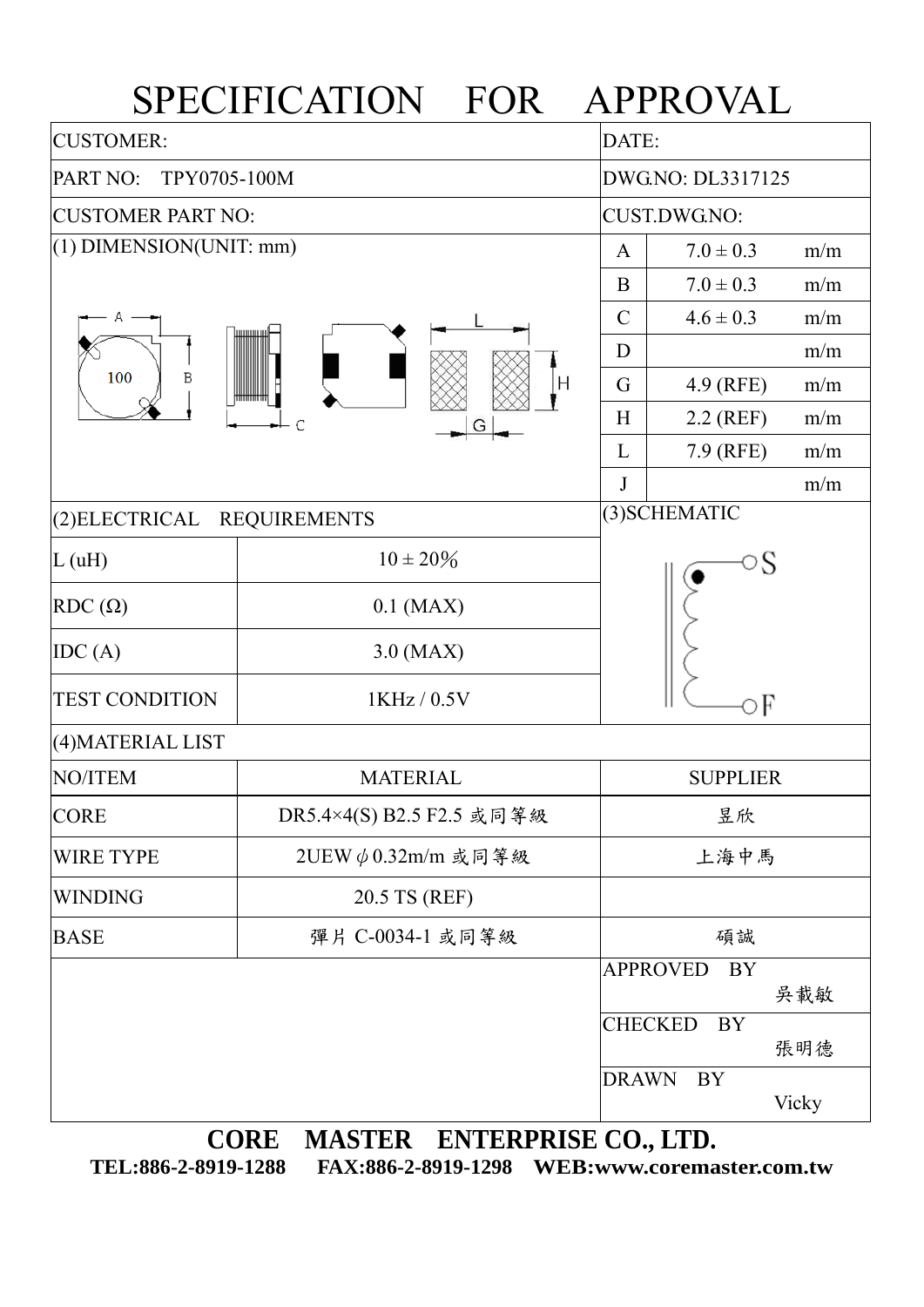|                                                                                 |                  |                          | <b>TEST</b>       | <b>DATA</b>           |                  |                  |       |  |  |
|---------------------------------------------------------------------------------|------------------|--------------------------|-------------------|-----------------------|------------------|------------------|-------|--|--|
| <b>CUSTOMER:</b>                                                                |                  |                          |                   | DATE:                 |                  |                  |       |  |  |
| PART NO:<br>TPY0705-100M                                                        |                  |                          |                   | DWG.NO: DL3317125     |                  |                  |       |  |  |
| <b>CUSTOMER PART NO:</b>                                                        |                  |                          |                   | <b>CUST.DWG.NO:</b>   |                  |                  |       |  |  |
| TEST CONDITION: 1KHz / 0.5V                                                     |                  |                          |                   | DIMENSION (UNIT : mm) |                  |                  |       |  |  |
| <b>ITEM</b>                                                                     | L<br>(uH)        | <b>RDC</b><br>$(\Omega)$ | <b>IDC</b><br>(A) | $\mathbf{A}$          | $\mathbf{B}$     | $\mathcal{C}$    |       |  |  |
| <b>SPEC</b>                                                                     | 10<br>$\pm 20\%$ | 0.1<br>(MAX)             | 3.0<br>(MAX)      | 7.0<br>$\pm 0.3$      | 7.0<br>$\pm 0.3$ | 4.6<br>$\pm 0.3$ |       |  |  |
| $\mathbf{1}$                                                                    | 9.1              | 0.05                     | OK                | 6.97                  | 7.03             | 4.54             |       |  |  |
| $\overline{2}$                                                                  | 9.7              | 0.06                     | OK                | 6.96                  | 7.03             | 4.51             |       |  |  |
| $\overline{3}$                                                                  | 10.3             | 0.05                     | OK                | 6.99                  | 7.02             | 4.50             |       |  |  |
| $\overline{4}$                                                                  | 10.6             | 0.06                     | OK                | 6.97                  | 7.02             | 4.52             |       |  |  |
| 5                                                                               | 9.8              | 0.05                     | OK                | 6.96                  | 7.05             | 4.54             |       |  |  |
| 6                                                                               | 10.5             | 0.05                     | OK                | 6.97                  | 7.01             | 4.53             |       |  |  |
| $\overline{7}$                                                                  | 9.8              | 0.06                     | OK                | 6.99                  | 7.02             | 4.52             |       |  |  |
| 8                                                                               | 9.6              | 0.05                     | OK                | 6.96                  | 7.04             | 4.54             |       |  |  |
| 9                                                                               | 9.9              | 0.06                     | OK                | 6.98                  | 7.03             | 4.53             |       |  |  |
| 10                                                                              | 10.1             | 0.06                     | OK                | 6.96                  | 7.04             | 4.52             |       |  |  |
| $\bar{\mathbf{X}}$                                                              | 9.9              | 0.06                     |                   | 6.97                  | 7.03             | 4.53             |       |  |  |
| $\mathbf R$                                                                     | 1.5              | 0.01                     |                   | 0.03                  | 0.04             | 0.04             |       |  |  |
| <b>INSTRUMENTS</b><br><b>TEST</b><br>HIOKI3532-50 LCR METER<br>VR-131 RDC METER |                  |                          |                   |                       | <b>APPROVED</b>  | <b>BY</b>        | 吳載敏   |  |  |
| VR116+VR7220 BA/S CURRENT                                                       |                  |                          |                   |                       | <b>CHECKED</b>   | <b>BY</b>        | 張明德   |  |  |
|                                                                                 |                  |                          |                   |                       | <b>DRAWN</b>     | BY               | Vicky |  |  |

**CORE MASTER ENTERPRISE CO., LTD.** 

**TEL:886-2-8919-1288 FAX:886-2-8919-1298 WEB:www.coremaster.com.tw**